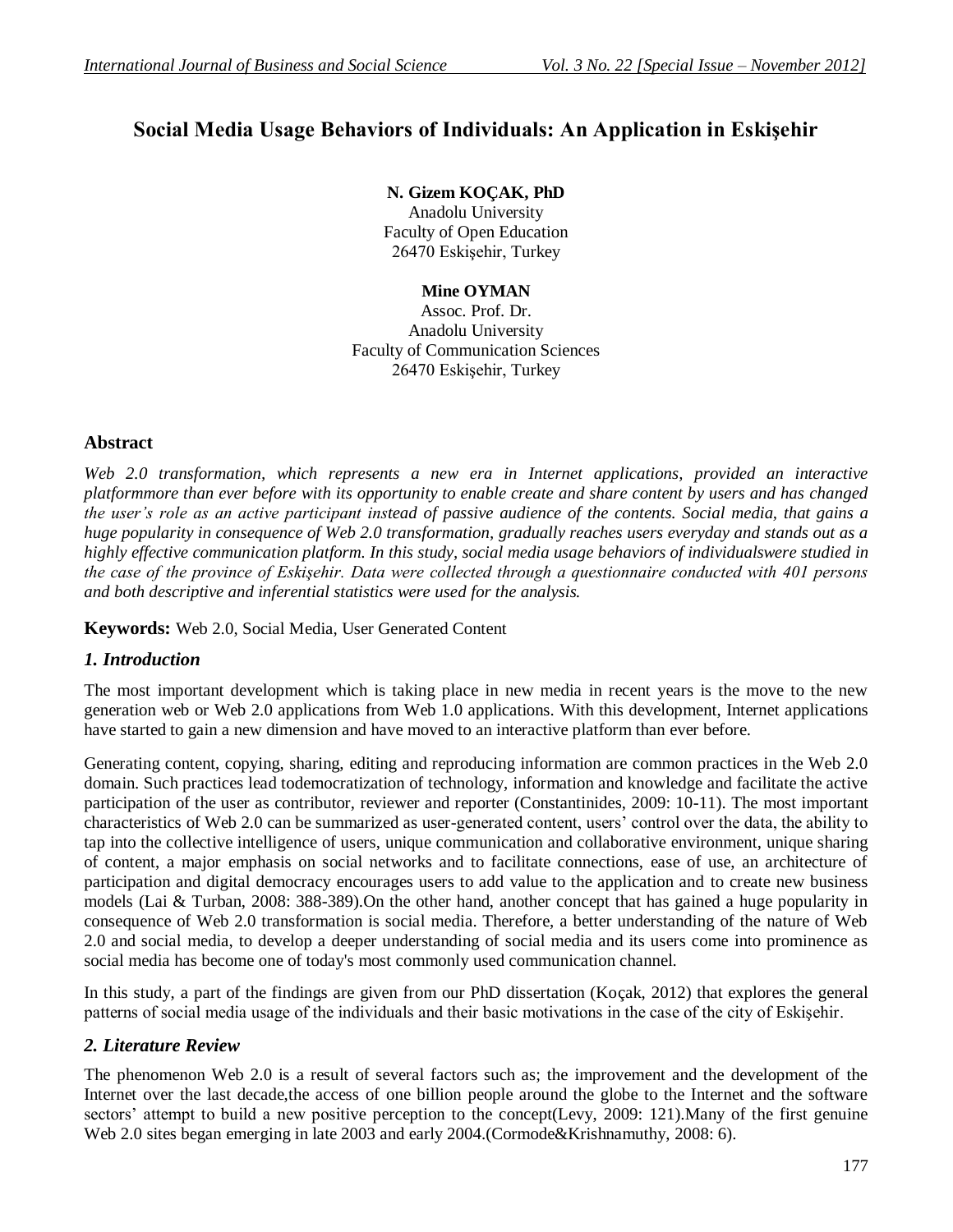The term Web 2.0 has been introduced by O'Reilly and MediaLive International in 2005 (O'Reilly, 2005).Web 2.0 is mostly used to emphasize the different aspects as technology, attitudes and philosophy of emerging communities than earlier forms of online communities. Web 2.0 is defined as "the philosophy of mutually maximizing collective intelligence and added value for each participant by formalized and dynamic information sharing and creation." (Hoegget.al., 2006: 13).

Web 2.0 differs from Web 1.0 the former being consumer-centric, providing user-generated content, being interactive and dynamic, promoting community participation and collective intelligence. Especially interaction, consumer participation and sociability are the crucial elements of Web 2.0(Singh et.al., 2008: 282). The most important difference between Web 1.0 and Web 2.0 is that content creators were few in Web 1.0 and the vast majority of users simply acting as consumers of content. On the other hand, in Web 2.0 any user can be a participant by creating content and numerous technological aids have been created to maximize the potential for content creation (Cormode&Krishnamuthy, 2008: 1-2). The term User-Generated Content (UGC) is used to emphasize this special attribute of Web 2.0 (Constantinides, 2009:10). In all categories of Web 2.0 applications, the user is the most basic element not only as a consumer but also as a contributor of the content and the concept of user-generated content is often used to underline this feature (Constantinides& Fountain, 2008: 233).

Web 2.0 brings individuals to the center of a creation process that enable them to produce their own content and share those contents with the communities they choose. Low-cost of Internet access made available of the diffusion of those creative contents to larger audiences. User-generatedcontent may appear in various ways from users' thoughts and comments on various issues to users' sharing of photos, music and video. In this manner, usergenerated content transforms the processes of production and distribution of cultural products (Koren, 2010: 2).

#### **2.1. Social Media**

Web 2.0 technologies enable the emergence of social media. Social media refers to the online platforms that people use to share opinions and experiences including photos, videos, music, insights and perceptions with each other (Lai & Turban, 2008: 389). Kaplan &Haenlein (2010: 61)define social media as a group of application which is based on ideological and technological foundations of Web 2.0 that allows the creation and exchange of user-generated content.

The social media may be defined as a sort of web service that collects majority of contents from users or other web sites. It is based on social networks and creativity of users ofone or multiple communities. In social media, anyone can become a content producer, but the majority of people consider themselves as participants in a community rather than the producers. The content in social media has its own audience as well as in traditional media, but the main difference is that users enjoy sharing self-produced or copiedcontent. The contents can be created entirely by the users themselves or can be copied from other sites (Lietsala&Sirkkunen, 2008: 13-19). Social media provides the democratization of content and changes the roles of people in the process of reading and dissemination of information. Social media transforms broadcast mechanism into many-to-many model by providing a format based on dialogues established in the social channels of writers and peers. Today, individuals have a chance to publish their own thoughts and perspectives on a global scale by using social media (Solis &Breakenridge, 2009: xvii).

#### **2.2. Social Media Platforms**

Social media is gradually becoming widespread with its new application areas. Social media platforms can be categorized as "social networking sites", "blogs", "microblogs", "content sharing sites", "social bookmarking sites", "wikis", "podcasts" and "forums"(Kennedy et.al., 2007; Constantinides& Fountain, 2008; Mayfield, 2008; Bell, 2009; Constantinides, 2009; Levy, 2009; Richardson, 2009; George &Scerri, 2007).

*Social networking sites* are online communication systems that allow users to build personal websites accessible toother users for exchange of personal content and communication. Social networks play animportant role in the distribution of information and word-of mouth and allow users tocommunicate and interact (Constantinides, 2009: 9). Sites such as Facebook and MySpace are the best known examples of social network sites. Today, Facebook, which is the world's most popular social networking site, has 845 million active users as of 2012 (Facebook, 2012).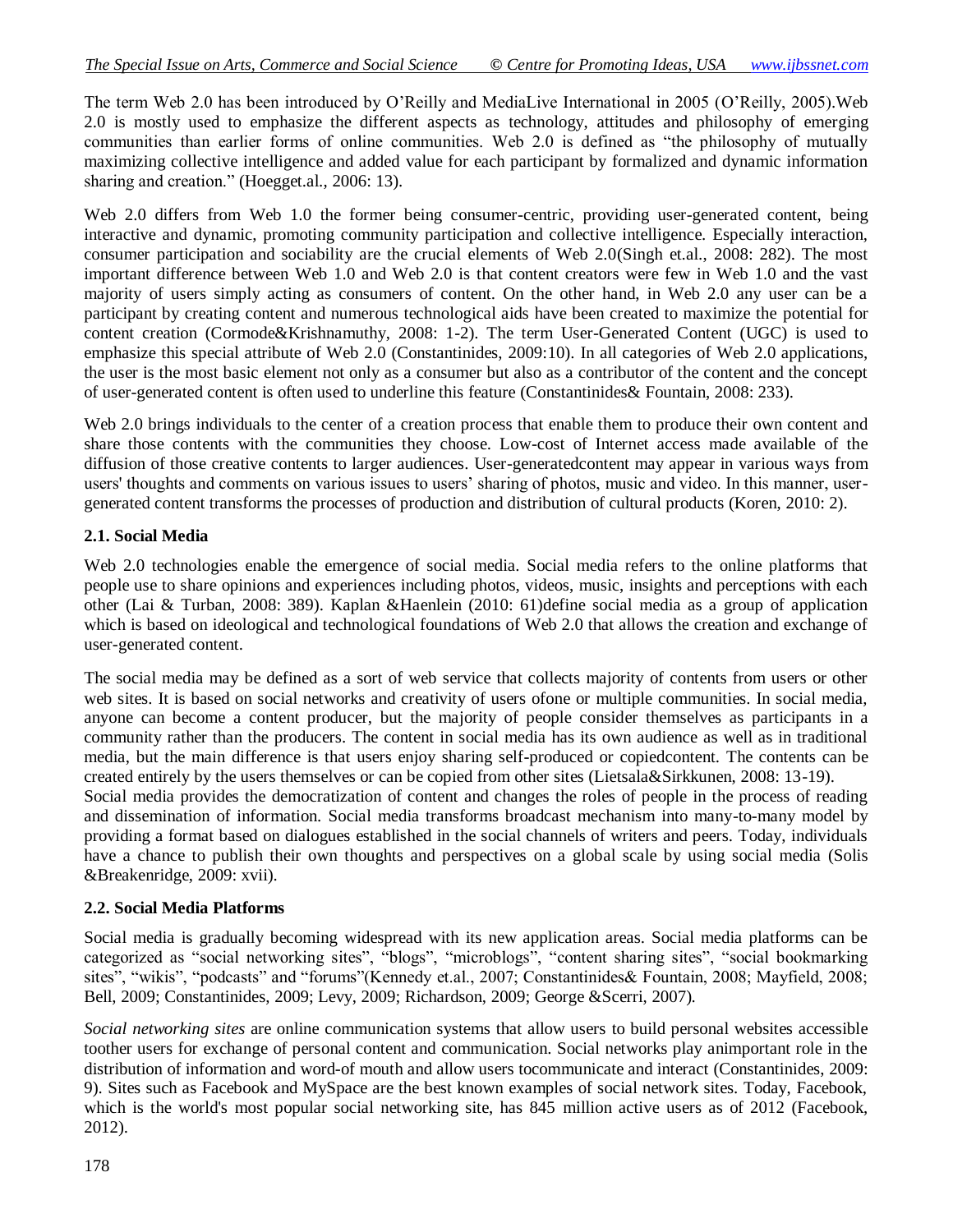*Blogs* are known as online diaries and the term blog is the abbreviation of "Weblog" which is the unification of two separate words "web" and "log" (Bell, 2009: 75; Constantinides, 2009: 9; Levy, 2009: 124). In its broadest sense, a weblog is a website that allows author/s to make instant broadcast to the Internet. Also, blogs can be created and updated easily.

*Microblogs*can be considered as social networking combined with bite-sized blogging, where small amounts of content are distributed online and through the mobile phone network. Twitter is the best known and the most popular example of microblogs(Mayfield, 2008: 6).

*Content sharing sites* are the websites that make possible to store and share multimedia content. These websites allow people to create and share various contents such as video, music, photograph and so on (Anderson, 2007: 10).Websites like Youtube or Flickr are the examples of content sharing sites. .

*Wikis* are the combination of a website and a Word document. Wikis are the applications that allow people to work on the content in collaboration just by using a standard web browser and without requiring any privilege for access. Thanks to the ease of use, wikis make possible to create or edit the content without the need for any special technical knowledge or tool (Bell, 2009: 143-144). Today, the best known wiki type is "Wikipedia". On the other hand, the success of Wikipedia and wiki technology has sprouted a series of similar sites such as Wikibooks, Wikitraveland so on(Tẽtardet.al., 2009: 1).

*Social bookmarking sites* are applications that allow users to label websites easily based on their interests by using keywords. Other users can access these lists through labeling and keywords(Boulos& Wheeler, 2007: 7-8). Websites such as StumbleUpon, del.icio.us, CiteUlike are the examples of social bookmarking.

*Podcasts* are audio or video files that can be accessed via the Internet. Podcasts are often stored in MP3 formats which provide users with access to sound files or music recordings on demand. The term podcast is a blend of "iPod" and "broadcast". Podcasts are played on computers or digital audio players. Podcasts make easy for people to save and load their own programs and provide subscription to these programs for other users(Bell, 2009: 96).

*Forums* are interactive online environments that allow users to share experiences, ideas and information on particular issues (Bickart& Schindler, 2001: 33). By using forums, people can exchange information usually by sending messages that have titled related the topics(Pitta & Fowler, 2005: 266).

#### *3. Methodology*

 $\overline{a}$ 

Eskişehir is taken as the application universe in terms of this study<sup>1</sup>. A sample of 401 people was chosen by using the method of stratified sampling, who represent the city of Eskisehir in terms of gender, age and education level. The data on demographic features, the frequency of social media use and behaviors of social media use of the sample group were collected by using a questionnaire. After the application of the questionnaire, the data were analyzed with SPSS 20.0 (Statistical Package for the Social Sciences 20.0).

For the question concerning the frequency of the social media use that have eleven sub-statements, the Cronbach alpha coefficient was set to;  $\alpha$ =,890. For the question about the social media usagebehaviours that have 20 substatements, the Cronbach alpha coefficient was set to;  $\alpha = 914$ . The frequencies and the percentages about the gender, age and education level of the sampling is given in the Table 1.

<sup>&</sup>lt;sup>1</sup>Eskisehir is a slightly big city in north western Turkey(Population approx.: 700.000), situated in the middle of Istanbul and Ankara, about 330 km east of the former and 233 km west of the latter. Commonly known as a university town, the city has a considerable high level of education and income among other cities in Turkey.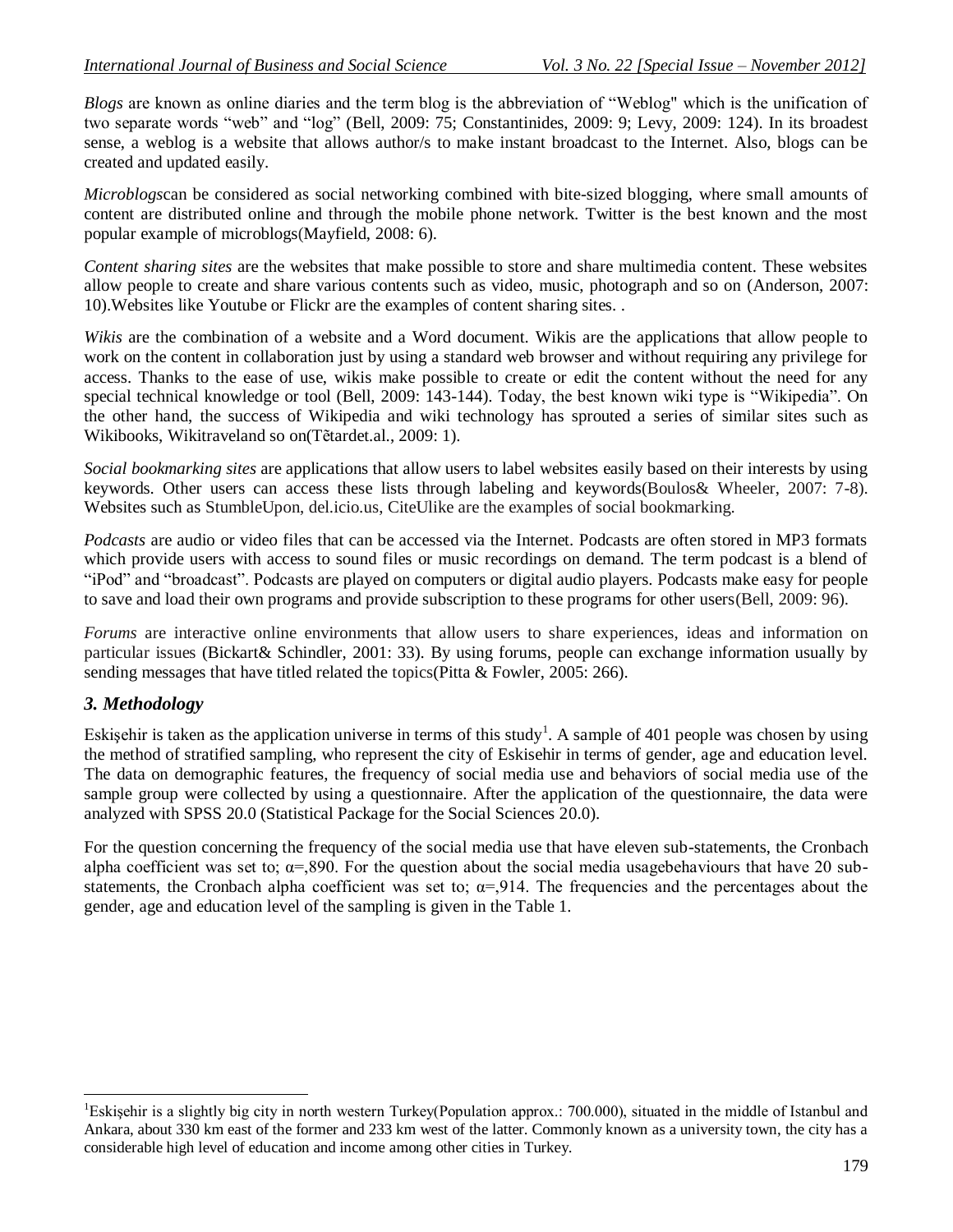| <b>DEMOGRAPHICS</b> |                             | f   | $\frac{0}{0}$ |
|---------------------|-----------------------------|-----|---------------|
| Gender              | Female                      | 203 | 50.6          |
|                     | Male                        | 198 | 49,4          |
|                     | Total                       | 401 | 100,0         |
|                     | $15 - 24$                   | 89  | 22,2          |
|                     | $25 - 34$                   | 89  | 22,2          |
| Age                 | 35-44                       | 80  | 20,0          |
|                     | 45-54                       | 73  | 18,2          |
|                     | 55-69                       | 70  | 17,5          |
|                     | Total                       | 401 | 100,0         |
|                     | Primary education           | 118 | 29,4          |
| <b>Education</b>    | High school graduate        | 110 | 27,4          |
|                     | Higher                      | 91  | 22,7          |
|                     | Post-graduate (Masters/PhD) | 82  | 20,5          |
|                     | Total                       | 401 | 100.0         |

#### **Table 1:Demographic Characteristics of the Sample**

#### **3.1. The Frequencies of the Uses of Diverse Social Media Platforms**

The participants were asked to mark one of the following choices for each social media platform, which they thought it fit concerning the frequency of their use of social media platforms: "(5) always, (4) frequently, (3) seldom, (4) rarely, (1) never, (0) no idea". The numbers of people that marked each frequency and their calculation in percentage is given in Table 2.

| <b>SOCIAL MEDIA</b>           |     | Always        | Frequent | $\mathbf{z}$  |     | Seldom        |    | Rarely        |     | Never         |          | idea<br>$\mathbf{\hat{z}}$ |
|-------------------------------|-----|---------------|----------|---------------|-----|---------------|----|---------------|-----|---------------|----------|----------------------------|
|                               | f   | $\frac{0}{0}$ |          | $\frac{0}{0}$ | f   | $\frac{0}{0}$ |    | $\frac{0}{0}$ |     | $\frac{0}{0}$ | f        | $\frac{6}{6}$              |
| Social networking sites       | 162 | 40,4          | 116      | 28,9          | 81  | 20,2          | 34 | 8.5           | 8   | 2,0           | $\Omega$ | 0.0                        |
| Professional networking sites | 10  | 2,5           | 37       | 9,2           | 50  | 12,5          | 39 | 9,7           | 70  | 17,5          | 195      | 48,6                       |
| Video sharing sites           | 62  | 15,5          | 96       | 23,9          | 115 | 28,7          | 62 | 15,5          | 42  | 10,5          | 24       | 6,0                        |
| Photograph sharing sites      | 13  | 3,2           | 27       | 6,7           | 54  | 13,5          | 70 | 17,5          | 95  | 23,7          | 142      | 35,4                       |
| Music sharing sites           | 24  | 6,0           | 46       | 11,5          | 58  | 14,5          | 61 | 15,2          | 70  | 17.5          | 142      | 35,4                       |
| Microblogs                    | 28  | 7,0           | 37       | 9,2           | 61  | 15,2          | 56 | 14,0          | 131 | 32,7          | 88       | 21,9                       |
| <b>Blogs</b>                  | 12  | 3,0           | 24       | 6,0           | 78  | 19,5          | 85 | 21,2          | 96  | 23,9          | 106      | 26,4                       |
| Wikis                         | 19  | 4,7           | 71       | 17,7          | 83  | 20,7          | 53 | 13,2          | 56  | 14,0          | 119      | 29,7                       |
| Social Bookmarking            | 3   | 0,7           | 4        | 1,0           | 26  | 6,5           | 31 | 7,7           | 79  | 19,7          | 258      | 64,3                       |
| Podcast                       | 6   | 1,5           | 15       | 3,7           | 34  | 8,5           | 42 | 10,5          | 93  | 23,2          | 211      | 52,6                       |
| Forums                        | 13  | 3,2           | 30       | 7,5           | 76  | 19,0          | 91 | 22,7          | 86  | 21,4          | 105      | 26,2                       |

**Table2: The Frequencies of the Uses of Diverse Social Media Platforms (n=401)**

The Table 2 shows that; the 40,4% of the participants "always", the 28,9% of them "frequently", 20,2% "seldom" and 8,5% of them "rarely" use social networking sites. The percentage of those who "never" uses the social networking sites is 2%. Therefore, it may be said that social networking sites are very common and it is the most frequently used social media platform. Second most common sort of social media platform after the social networking sites is that of the video sharing sites. Concerning this, the 15,5% of the participants said they "always" used them. The 23,9% used the video sharing sites "frequently" whereas the 28,7% "seldom". Among all categories the percentages of the social bookmarking sites are the lowest (always: 0,7%; frequently: 1,0%; seldom: 6,5%; rarely: 7,7%). Therefore it may be safely said that the social bookmarking sites are the least favorite sites of all. When compared to other social media platforms, all of the participants proved to be aware of the social network sites. On the contrary, not all the participants know the other sorts of social media platforms. Among these, the least known social media platform is the social bookmarking sites. More than half of the participants have no idea about the social bookmarking sites, this is followed by the podcast(52,6%) and professional networking sites(48,6%).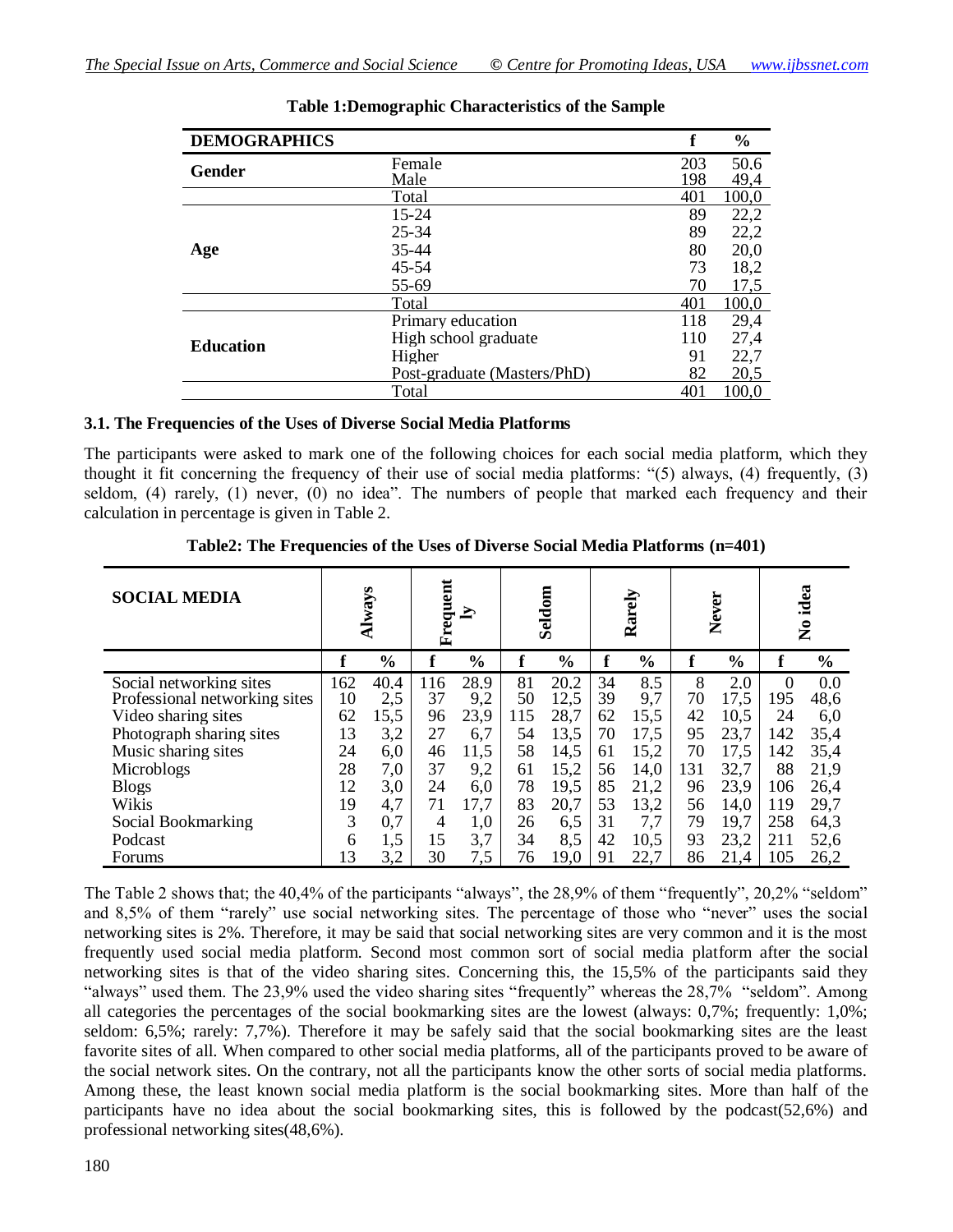## **3.1.1. The differentiation of the frequencies of the use of social media platforms according to the demographic features (Gender, Age, Education).**

In order to determine whether there is a statistically significant difference according to the *gender* for the frequencies of the use of social media platforms, t-test analysis was applied. The results of t-test analysis have shown that the significant difference according to the gender has appeared only for the social bookmarking sites. The results of t-test analysis are given in Table 3.

| <b>Social Media</b>           | Gender | $\mathbf n$ | $\bar{\textbf{X}}$ | Sd    | t        | p       |
|-------------------------------|--------|-------------|--------------------|-------|----------|---------|
| Social networking sites       | Female | 203         | 4,07               | 1,010 | 1,942    | ,053    |
|                               | Male   | 198         | 3,87               | 1,105 |          |         |
| Professional networking sites | Female | 101         | 2,49               | 1,205 | ,866     | ,387    |
|                               | Male   | 105         | 2,33               | 1,306 |          |         |
| Video sharing sites           | Female | 190         | 3,17               | 1,211 | $-362$   | ,717    |
|                               | Male   | 187         | 3,22               | 1,231 |          |         |
| Photograph sharing sites      | Female | 127         | 2,20               | 1,182 | $-.052$  | ,959    |
|                               | Male   | 132         | 2,20               | 1,196 |          |         |
| Music sharing sites           | Female | 125         | 2,66               | 1,338 | ,919     | ,359    |
|                               | Male   | 134         | 2,51               | 1,273 |          |         |
| Microblogs                    | Female | 149         | 2,21               | 1,318 | $-0.830$ | ,407    |
|                               | Male   | 164         | 2,34               | 1,377 |          |         |
| Social Bookmarking            | Female | 64          | 1,52               | ,797  | $-2,581$ | $,011*$ |
|                               | Male   | 79          | 1,94               | 1,090 |          |         |
| Forums                        | Female | 146         | 2,24               | 1,052 | $-0.921$ | ,358    |
|                               | Male   | 150         | 2,36               | 1,189 |          |         |
| <b>Blogs</b>                  | Female | 146         | 2,15               | 1,085 | $-1,118$ | ,265    |
|                               | Male   | 149         | 2,30               | 1,136 |          |         |
| Wikis                         | Female | 140         | 2,79               | 1,220 | $-118$   | ,907    |
|                               | Male   | 142         | 2,81               | 1,208 |          |         |
| Podcasts                      | Female | 89          | 1,96               | 1,076 | ,148     | ,882    |
|                               | Male   | 101         | 1,93               | 1,177 |          |         |
|                               |        |             |                    |       |          |         |

# **Table 3:The Differentiation of the Frequencies of the Use of Social Media Platforms According to the Demographic Features (Gender, Age, Education).**

 $*_{p \leq 0.05}$ 

Table 3 shows that there is a significant difference  $(p=011)$  between the gender and the frequency of the use of social bookmarking sites and the mean of male ( $\overline{X} = 1.94$ ) is higher than the mean of female ( $\overline{X} = 1.52$ ). It may thus be said that men tend to use the social bookmarking sites more frequently than women. No significant difference is observed as regards the other social media platforms in terms of gender.

In order to determine whether there is a statistically significant difference according to the *age*, one-way ANOVA analysis is applied. Relevant results are shown in Table 4.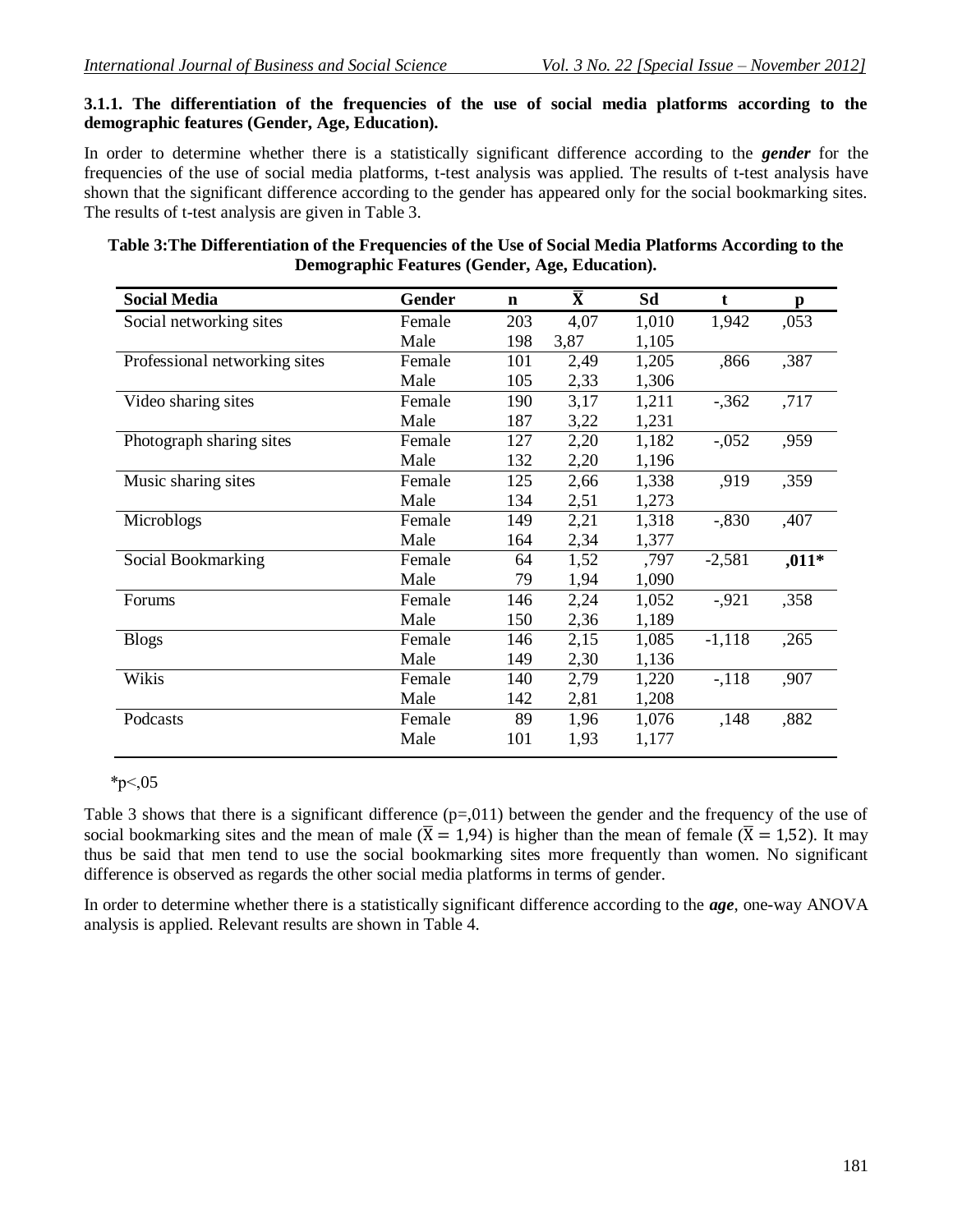| <b>Social Media</b>        | Age            | $\mathbf n$ | $\bar{\mathbf{X}}$ | Sd            | F      | p        |
|----------------------------|----------------|-------------|--------------------|---------------|--------|----------|
| Social networking          | 15-24          | 89          | 4,33               | ,850          |        |          |
| sites                      | 25-34          | 89          | 3,96               | 1,196         | 4,549  | $,001*$  |
|                            | 35-44          | 80          | 4,03               | 1,043         |        |          |
|                            | 45-54          | 73          | 3,78               | ,961          |        |          |
|                            | 55-69          | 70          | 3,69               | 1,136         |        |          |
|                            | <b>Total</b>   | 401         | 3,97               | 1,061         |        |          |
| <b>Professional</b>        | 15-24          | 47          | 2,30               | 1,140         |        |          |
| networking sites           | 25-34          | 55          | 2,53               | 1,260         |        |          |
|                            | 35-44          | 48          | 2,06               | 1,156         | 2,637  | $,035*$  |
|                            | 45-54          | 38          | 2,47               | 1,179         |        |          |
|                            | 55-69          | 18          | 3,11               | 1,676         |        |          |
|                            | <b>Total</b>   | 206         | 2,41               | 1,257         |        |          |
| <b>Video sharing sites</b> | 15-24          | 85          | 3,81               | ,994          |        |          |
|                            | 25-34          | 86          | 3,38               | 1,150         |        |          |
|                            | 35-44          | 75          | 3,27               | 1,166         | 15,679 | $000*$   |
|                            | 45-54          | 68          | 2,79               | 1,204         |        |          |
|                            | 55-69          | 63          | 2,46               | 1,175         |        |          |
|                            | <b>Total</b>   | 377         | 3,20               | 1,220         |        |          |
| <b>Photograph sharing</b>  | 15-24          | 71          | 2,51               | 1,361         |        |          |
| sites                      | 25-34          | 63          | 2,33               | 1,150         |        |          |
|                            | 35-44          | 54          | 1,94               | 1,106         | 4,085  | $,003*$  |
|                            | 45-54          | 38          | 2,26               | 1,107         |        |          |
|                            | 55-69          | 33          | 1,64               | ,783          |        |          |
|                            | <b>Total</b>   | 259         | 2,20               | 1,187         |        |          |
|                            |                |             |                    |               |        |          |
| <b>Music sharing sites</b> | 15-24          | 72          | 3,06               | 1,403         |        |          |
|                            | 25-34          | 67          | 2,64               | 1,411         |        |          |
|                            | 35-44          | 53          | 2,36               | 1,162         | 4,414  | $0.002*$ |
|                            | 45-54          | 40          | 2,25               | 1,006         |        |          |
|                            | 55-69          | 27          | 2,15               | 1,064         |        |          |
|                            | Total          | 259         | 2,59               | 1,304         |        |          |
| <b>Microblogs</b>          | 15-24          | 77          | 2,75               | 1,443         |        |          |
|                            | 25-34          | 71          | 2,56               | 1,317         |        |          |
|                            | 35-44          | 58          | 2,17               | 1,353         | 7,811  | $000*$   |
|                            | 45-54          | 53          | 2,04               | 1,344         |        |          |
|                            | 55-69          | 54          | 1,59               | ,836          |        |          |
|                            | <b>Total</b>   | 313         | 2,28               | 1,348         |        |          |
| <b>Social bookmarking</b>  | 15-24          | 42          | 1,86               | 1,026         |        |          |
| sites                      | 25-34          | 36          | 2,17               | 1,108         |        |          |
|                            | 35-44          | 32          | 1,34               | ,653          | 3,727  | $,007*$  |
|                            | 45-54          | 20          | 1,60               | 1,046         |        |          |
|                            | 55-69          | 13          | 1,46               | ,660          |        |          |
|                            | <b>Total</b>   | 143         | 1,75               | ,989          |        |          |
| Forums                     | 15-24          | 79          | 2,66               | 1,208         |        |          |
|                            | 25-34          | 65          | 2,37               | 1,140         |        |          |
|                            | 35-44          | 59          | 2,42               | 1,148         | 6,949  | $,000*$  |
|                            | 45-54          | 51          | 2,06               | ,904          |        |          |
|                            | 55-69          | 42          | 1,64               | ,791          |        |          |
|                            | <b>Total</b>   | 296         | 2,30               | 1,123         |        |          |
| <b>Blogs</b>               | 15-24          | 79          | 2,59               | 1,225         |        |          |
|                            | 25-34          | 64          | 2,31               | 1,125         |        |          |
|                            | 35-44          | 58          | 2,26               | 1,052         | 6,356  | $,000*$  |
|                            | 45-54          | 51          | 2,00               | 1,959         |        |          |
|                            | 55-69          | 43          | 1,63               | 1,817         |        |          |
|                            | <b>Total</b>   | 295         | 2,22               | 1,112         |        |          |
| Wikis                      | 15-24          | 83          | 3,25               | 1,057         |        |          |
|                            | 25-34          | 67          | 2,90               | 1,233         |        |          |
|                            | 35-44          | 53          | 2,51               | 1,234         | 6,089  | $,000*$  |
|                            | 45-54          | 41          | 2,56               | 1,141         |        |          |
|                            | 55-69          | 38          | 2,32               | 1,233         |        |          |
|                            | <b>Total</b>   | 282         | 2,80               | 1,212         |        |          |
|                            | 15-24          | 59          |                    |               |        |          |
| Podcasts                   | 25-34          | 48          | 2,19               | 1,210         |        |          |
|                            |                |             | 2,13               | 1,231         |        | $,035*$  |
|                            | 35-44          | 40          | 1,65               | ,893          | 2,643  |          |
|                            | 45-54<br>55-69 | 21<br>22    | 1,86<br>1,50       | 1,108<br>,859 |        |          |
|                            | <b>Total</b>   | 190         | 1,94               | 1,128         |        |          |
|                            |                |             |                    |               |        |          |

# **Table 4: The State of Frequency of the Use of the Social Media Platforms According to the Age**

 $*_{p<,05}$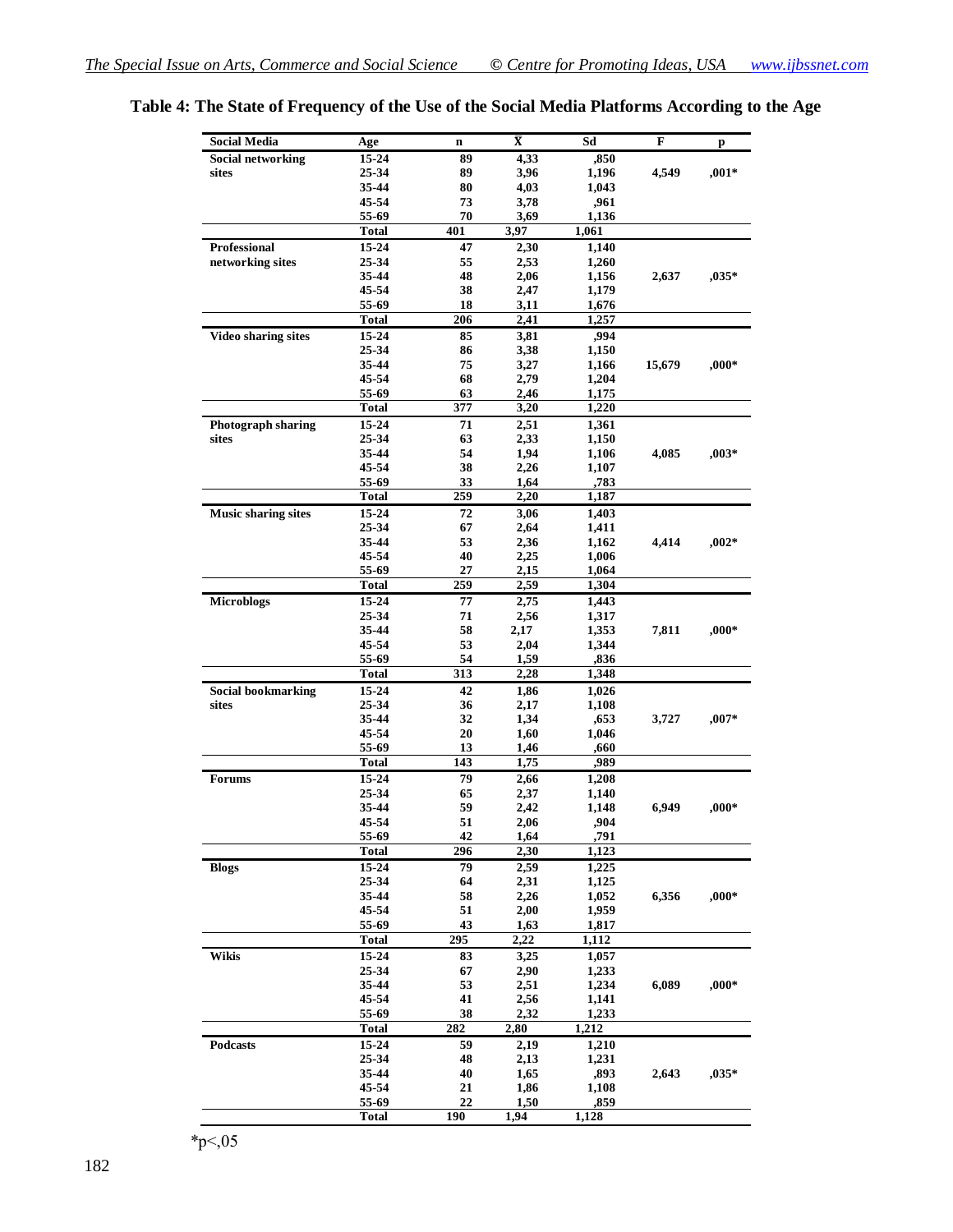As seen on Table 4, the results of ANOVA analysis lead to a significant difference (p<,05) between the frequency of use of all the social media platforms and the age groups. In order to explore the differences in detail, Post-Hoc (Tukey HSD) test was applied. According to this, the age group of 15-24 proved to be different from the age groups of 45-54 (p=,009) and 55-69 (p=,001). The mean of the 15-24 age group is  $(\overline{X}$ =4,33) higher than the means of other age groups.

When the frequency of the use of professional networking sites were considered, we found that there was a significant difference between the age group of 35-44 and 55-69 (p=,021). The mean of 55-69 ( $\overline{X}$ =3,11) is higher than that of the age group of 35-44 ( $\overline{X}$ =2,06).

As regards the video sharing sites, there was a significant difference of the age group of 15-24 from the groups of 35-44 (p=,022), 45-54 (p=,000) and 55-69 (p=,000). The mean of 15-24 age group was  $(\overline{X} = 3.81)$ , the highest mean of all other age groups. In the same context, there was a further significant difference of 25-34 age-group from the age groups of 45-54 (p=,013) and 55-69 (p=,000). The mean of the 25-34 group was  $(\overline{X}=3,38)$ , which was higher than the older age groups. There is also significant difference of the frequency of the use by the age groups of 35-44 from the age groups 55-69 (p=,000), where the mean of the former was higher ( $\overline{X}$ =3,27) than the latter  $(\overline{X}=2,46)$ .

Similar patterns of frequency of the use according to the age group was observed in the following social media platforms: photograph sharing sites, music sharing sites,microblogs, social bookmarking sites, forums, blogs, wikis and podcasts. In all of these cases the younger the people the more frequent they tend to use the social media platforms and the significant differences have occurred generally between the younger and the older age group.

In order to determine whether there is a statistically significant difference according to the *level of education*, one-way ANOVA analysis is applied. The results are shown in Table 5.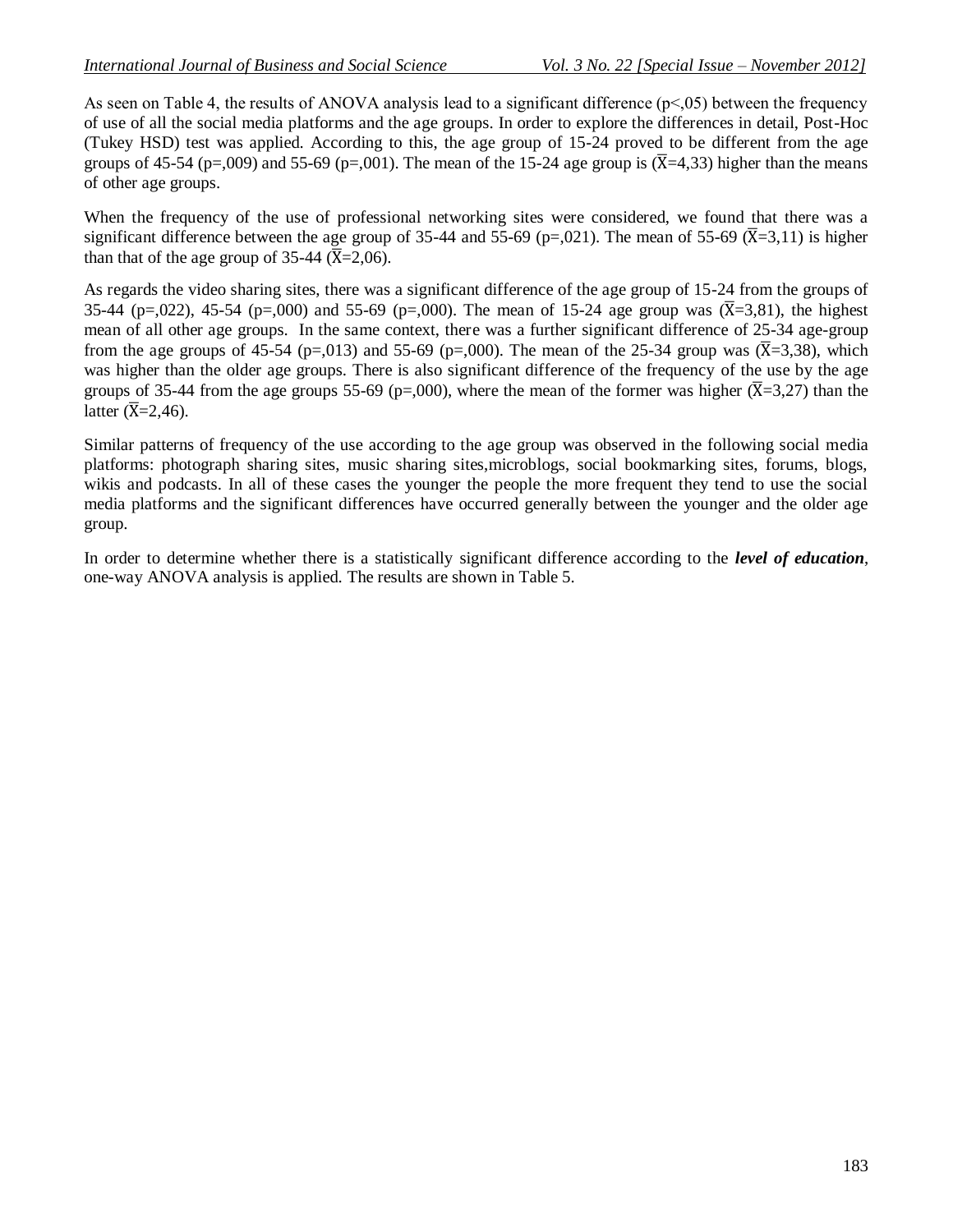| <b>Social Media</b>           | <b>Educational Level</b>                | $\mathbf n$ | $\bar{\mathbf{X}}$ | Sd    | $\mathbf F$ | p       |  |
|-------------------------------|-----------------------------------------|-------------|--------------------|-------|-------------|---------|--|
| Social networking sites       | Primary education                       | 118         | 3,93               | 1,107 |             |         |  |
|                               | High school graduate                    | 110         | 4,05               | ,952  | ,962        | ,410    |  |
|                               | Higher Education (Polytechnics/Faculty) | 91          | 4,07               | 1,041 |             |         |  |
|                               | Post-graduate degree                    | 82          | 3,83               | 1,153 |             |         |  |
|                               | <b>Total</b>                            | 401         | 3,97               | 1,061 |             |         |  |
| Professional networking sites | Primary education                       | 30          | 1,63               | 1,066 |             |         |  |
|                               | High school graduate                    | 49          | 2,53               | 1,260 | 5,101       | $,002*$ |  |
|                               | Higher Education (Polytechnics/Faculty) | 54          | 2,41               | 1,221 |             |         |  |
|                               | Post-graduate degree                    | 73          | 2,64               | 1,251 |             |         |  |
|                               | <b>Total</b>                            | 206         | 2,41               | 1,257 |             |         |  |
| Video sharing sites           | Primary education                       | 104         | 2,99               | 1,235 |             |         |  |
|                               | High school graduate                    | 104         | 3,23               | 1,240 | 1,586       | ,192    |  |
|                               | Higher Education (Polytechnics/Faculty) | 90          | 3,24               | 1,174 |             |         |  |
|                               | Post-graduate degree                    | 79          | 3,37               | 1,211 |             |         |  |
|                               | <b>Total</b>                            | 377         | 3,20               | 1,220 |             |         |  |
| Photographsharing sites       | Primary education                       | 58          | 1,97               | 1,199 |             |         |  |
|                               | High school graduate                    | 67          | 2,42               | 1,361 | 1,520       | ,210    |  |
|                               | Higher Education (Polytechnics/Faculty) | 64          | 2,20               | 1,115 |             |         |  |
|                               | Post-graduate degree                    | 70          | 2,19               | 1,040 |             |         |  |
|                               | <b>T</b> otal                           | 259         | 2,20               | 1,187 |             |         |  |
| Music sharing sites           | Primary education                       | 61          | 2,79               | 1,331 |             |         |  |
|                               | High school graduate                    | 66          | 2,70               | 1,414 |             |         |  |
|                               | Higher Education (Polytechnics/Faculty) | 63          | 2,49               | 1,203 | 1,267       | ,286    |  |
|                               | Post-graduate degree                    | 69          | 2,39               | 1,251 |             |         |  |
|                               | <b>Total</b>                            | 259         | 2,59               | 1,304 |             |         |  |
| Microblogs                    | Primary education                       | 81          | 2,07               | 1,212 |             |         |  |
|                               | High school graduate                    | 77          | 2,36               | 1,441 | ,973        | ,406    |  |
|                               | Higher Education (Polytechnics/Faculty) | 80          | 2,29               | 1,425 |             |         |  |
|                               | Post-graduate degree                    | 75          | 2,41               | 1,306 |             |         |  |
|                               | <b>Total</b>                            | 313         | 2,28               | 1,348 |             |         |  |
| Social Bookmarking            | Primary education                       | 26          | 1,77               | 1,107 |             |         |  |
|                               | High school graduate                    | 28          | 1,82               | ,945  | ,206        | ,892    |  |
|                               | Higher Education (Polytechnics/Faculty) | 35          | 1,80               | 1,052 |             |         |  |
|                               | Post-graduate degree                    | 54          | 1,67               | ,932  |             |         |  |
|                               | <b>Total</b>                            | 143         | 1,75               | ,989  |             |         |  |
| Forums                        | Primary education                       | 69          | 2,01               | 1,050 |             |         |  |
|                               | High school graduate                    | 75          | 2,23               | 1,158 | 3,299       | $,021*$ |  |
|                               | Higher Education (Polytechnics/Faculty) | 74          | 2,35               | 1,128 |             |         |  |
|                               | Post-graduate degree                    | 78          | 2,58               | 1,099 |             |         |  |
|                               | <b>Total</b>                            | 296         | 2,30               | 1,123 |             |         |  |
| <b>Blogs</b>                  | Primary education                       | 67          | 1,97               | 1,114 |             |         |  |
|                               | High school graduate                    | 76          | 2,38               | 1,127 |             |         |  |
|                               | Higher Education (Polytechnics/Faculty) | 76          | 2,24               | 1,118 | 1,747       | ,158    |  |
|                               | Post-graduate degree                    | 76          | 2,38               | 1,070 |             |         |  |
|                               | <b>Total</b>                            | 295         | 2,22               | 1,112 |             |         |  |
| Wikis                         | Primary education                       | 62          | 2,60               | 1,348 |             |         |  |
|                               | High school graduate                    | 75          | 2,68               | 1,187 |             |         |  |
|                               | Higher Education (Polytechnics/Faculty) | 68          | 2,66               | 1,114 | 4,161       | $,007*$ |  |
|                               | Post-graduate degree                    | 77          | 3,21               | 1,128 |             |         |  |
|                               | <b>Total</b>                            | 282         | 2,80               | 1,212 |             |         |  |
| Podcasts                      | Primary education                       | 35          | 1,97               | 1,382 |             |         |  |
|                               | High school graduate                    | 46          | 1,80               | 1,128 |             |         |  |
|                               | Higher Education (Polytechnics/Faculty) | 43          | 1,84               | 1,022 | ,741        | ,529    |  |
|                               | Post-graduate degree                    | 66          | 2,09               | 1,048 |             |         |  |
|                               | <b>Total</b>                            | 190         | 1,94               | 1,128 |             |         |  |

**Table 5: The State of Frequency of the Use of the Social Media Platforms According to the Age** 

 $*_{p<,05}$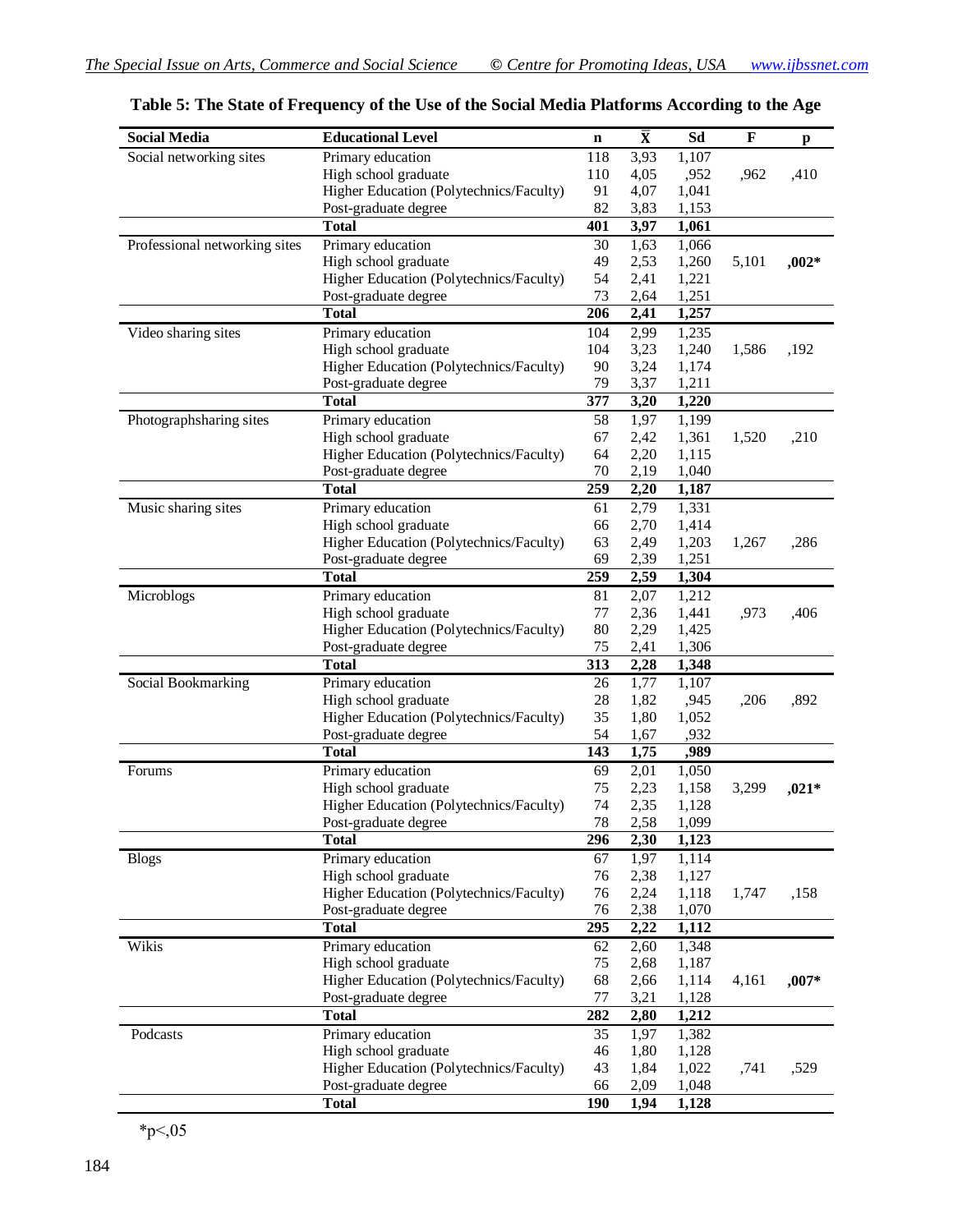As seen on Table 5, the results of ANOVA analysis lead to significant differences only as regards professional networking sites ( $p=0.002$ ), forums ( $p=0.021$ ) and wikis ( $p=0.007$ ) according to the level of education. No significant differences appear between level of education and frequency of use of the other social media platforms.

In order to explore the differences in detail, Post-Hoc (Tukey HSD) test was applied. According to this, as regards the professional networking sites, there was a significant difference  $(p<0.05)$  between the participants who have primary education degree andthe participants from other levels of education. The means of high school graduates  $(\overline{X} = 2.53)$ , higher education graduates  $(\overline{X} = 2.41)$  and post-graduates  $(\overline{X} = 2.64)$  are higher than the mean of primary education graduates ( $\overline{X}$ =1,63). It may thus be said that when comparing primary school education graduates, participants from all other levels of education tend to use professional networking sites more frequently than participants who have primary school education degree.

When the frequency of the use of forums were considered, we found that there was a significant difference  $(p=0.013)$  between the participants who have post-graduate degree and the participants who have primary education degree. The mean of post-graduates ( $\overline{X}$ =2,58) is higher than the mean of primary education ( $\overline{X}$ =2,01). So, it may be said that participants who have post-graduate degree tend to use forums more frequently than participants who have primary school degree.

When the frequency of the use of wikis were considered, we found that there was a there was a significant difference (p˂,05) between the participants who have post-graduate degree and and the participants from other levels of education. The mean of post-graduates  $(\overline{X} = 3.21)$  is higher than the means of all other levels of education. It may thus be said that participants who have post-graduate degree tend to use wikis more frequently than participants from other levels of education.

#### **3.2. Social Media Usage Behaviors**

In social media, individuals can display various behaviorssuch as watching videos, listen to music, photo sharing, reading, writing comments or sharing their own produced contents. In this study, the participants were asked to mark one of the following choices for the statements about social media usage behaviors: "(5) always, (4) frequently, (3) seldom, (4) rarely, (1) never". The means and standard deviations for thestatements are given in Table 6.

| <b>Social Media Usage Behaviors</b>                                            | $\bar{\mathbf{X}}$ | Sd.   |
|--------------------------------------------------------------------------------|--------------------|-------|
| I look at the photos                                                           | 3,60               | 1,059 |
| I listen to music                                                              | 3,44               | 1,203 |
| I watch video                                                                  | 3,37               | 1,100 |
| I read writings on the subjects in which I am interested                       | 3,36               | 1,245 |
| I follow the webpages of the people in whom I am interested                    | 3,18               | 1,186 |
| I share the music that I like                                                  | 2,99               | 1,269 |
| I share the video that I like                                                  | 2,92               | 1,191 |
| I make chat (online conversation)                                              | 2,89               | 1,344 |
| I share the photos that I like                                                 | 2,88               | 1,176 |
| I share my own photos                                                          | 2,87               | 1,182 |
| I write comments on the content (video, music, photograph, comment, text etc.) | 2,84               | 1,233 |
| I follow the webpages of the activities                                        | 2,65               | 1,248 |
| I become a member of the groups that I like                                    | 2,63               | 1,293 |
| I share my own views and writings                                              | 2,59               | 1,242 |
| I participate in the discussions that attract my attention                     | 2,31               | 1,191 |
| I regularly update my personal/professional info                               | 2,17               | 1,203 |
| I give information about my status/mood/location                               | 1,99               | 1,222 |
| I use the game applications in the social media                                | 1,94               | 1,219 |
| I share the video that I produce                                               | 1,80               | 1,062 |
| I share the music that I produce                                               | 1,30               | ,781  |

| Table 6: Means and Standard Deviations for the Statements Related toSocial Media Usage Behaviors |  |  |
|--------------------------------------------------------------------------------------------------|--|--|
|--------------------------------------------------------------------------------------------------|--|--|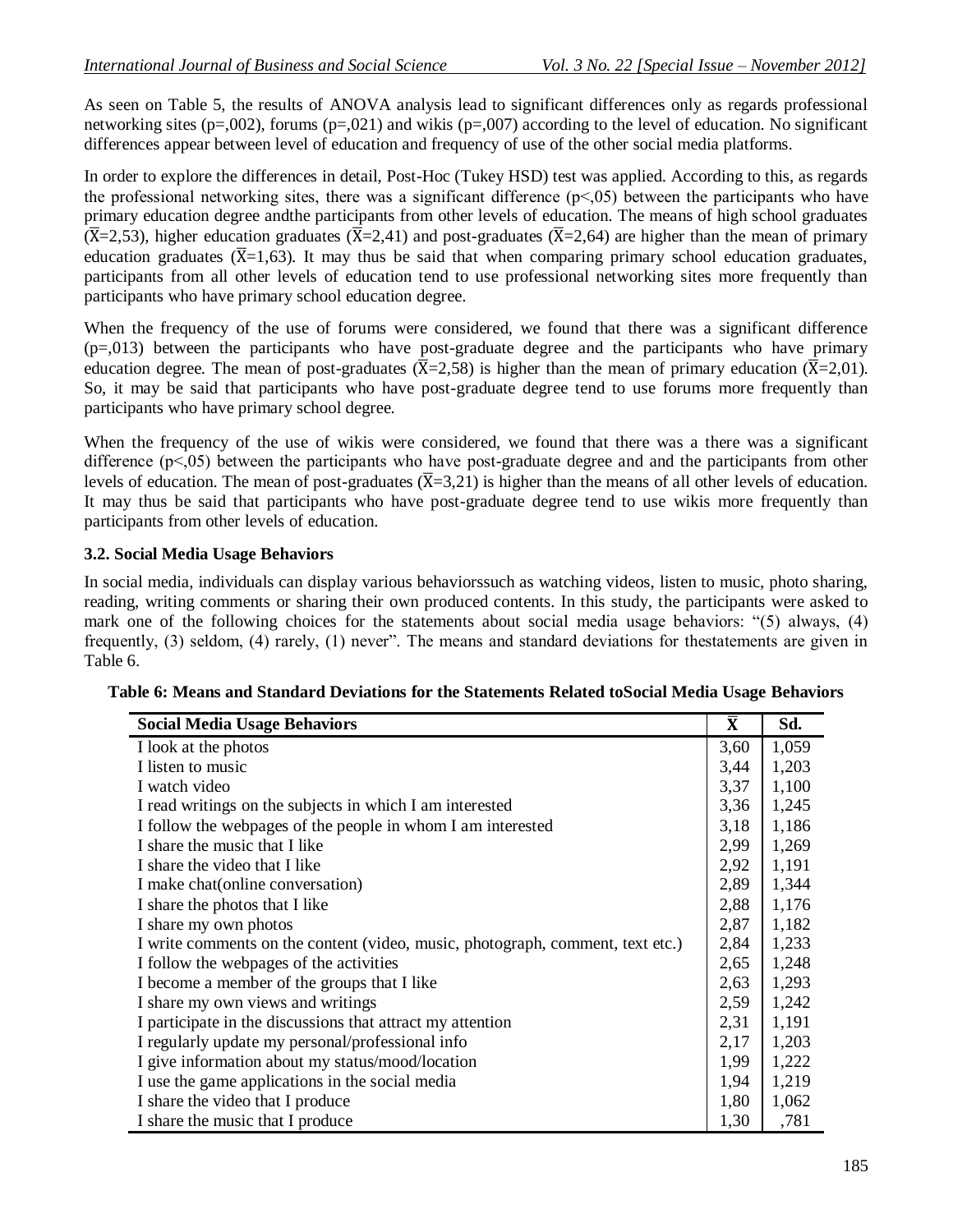As seen on Table 6, the highest mean  $(\overline{X} = 3,60)$  belongs to the statement of *"I look at the photos"*. The second highest mean ( $\overline{X}$  =3,44) belongs to the statement of *"I listen to music"* and the third highest mean ( $\overline{X}$  =3,37) belongs to the statement of *"I watch video"*. So, it may thus be said that the most frequent behaviors that the individuals tend to display are looking at the photos, listening to music and watching videos. These are followed by the statements of *"I read writings on the subjects in which I am interested"*  $(\overline{X} = 3,36)$  and *"I follow the webpages of the people in whom I am interested"*  $(\overline{X} = 3.18)$ . On the other hand, the lowest mean  $(\overline{X} = 1,30)$ belongs to the statement of *"I share the music that I produce"* and the second lowest mean belongs to the statement of *"I share the video that I produce"*  $(\overline{X} = 1,80)$ .

In this context, the participants' tendencies may be listed from the most common to the least as follows: 1. Consuming the content (watch/listen/read) 2. Participation to the content (Writing comments on the contents or sharing the contents) 3.Production of the content.

#### *4. Conclusion*

At the end of this research we have revealed that all of the participants know about the social networking sites. Yet many participants appeared to be non-aware of other social media platforms. Besides, one may discern the social networking sites, as the most-used social media platform. This result shows that the perception of the individuals about the social media platforms is limited to the social network sites. The research outcomes show, on the one hand, the extent of the impact and influence of the social networking sites and; that there is not adequate and sufficient knowledge as regards the variety of social media platforms on the other. This situation may be related to the variety of the aims of the use of social media platforms. The difference between the levels of individuals' awareness of the social network sites from those of the other social media platforms may be explained by the fact that the former offer platforms to the individuals for an easier communication and interaction, whereas the use of the latter is limited to more limited and specific purposes.

This research shows that gender is not a prominent variable, whereas the age is decisive as regards the frequency of the use of the social media platforms. It is also shown in this context that the age-group that spends the longest time for the social media platform is the one between 15-24 years. This group is followed by the 25-34 years agegroup. Significant differences with these age groups may be observed in the individuals having 45 and more years of age. This outcome reminds us of the concepts of digital natives and digital immigrants. We may define the digital natives as the persons born after 1980 having sound skills and possibilities to reach the digital technology. The digital natives refer to the individuals who spend most of their times using the digital technology, connect to each other in this way and also express themselves by digital means. The ways by which the digital natives reach and create knowledge are reformed by the ongoing development of the digital technology. By contrast, the digital immigrants are those who are alien to this technological environment and who tend to prefer the traditional communication ways and means (Palfrey & Gasser, 2008: 1-4). Indeed the digital natives constitute a generation comprising persons of 15-24 and 25-34 years of ages who may be said to be born and grown in an already constituted digital environment. These people do not see the social media as something bizarre or doubtful. Perceiving the social media as a natural part of their social life, the digital natives do not have any difficulty in adapting themselves to the new modes of communication. This leads them to have a rather intuitive and spontaneous relationship with the digital technology as compared to the old generation. (Buckingham & Willett 2006: 6). On the other hand for the digital immigrants, the social media may be somewhat a vague phenomenon, which may hardly replace the conventional old ways of face-to-face conversation. Therefore, it is quite comprehensible that the young people are more visible in the social media.

The digital immigrants being the hegemonic group of people in the social media, it is important to observe them, their needs, expectations and tendencies. On the other hand, it should also be reminded that the social media is an undeniable and influential communication tool which leads us to infer that every age group is related to it in someway or other. Thus, considering the digital immigrants tendencies to social media is also important for the state or private institutions and other social and economic actors that use the social media. When we observed the frequency of social media platform use in the context of the level of education, the significant differences only appeared for the professional networking sites, forums and wikis. According to the results, the post-graduate participants, holding master and doctoral degrees, tend to use the wikis more frequently as compared to the other groups of education levels.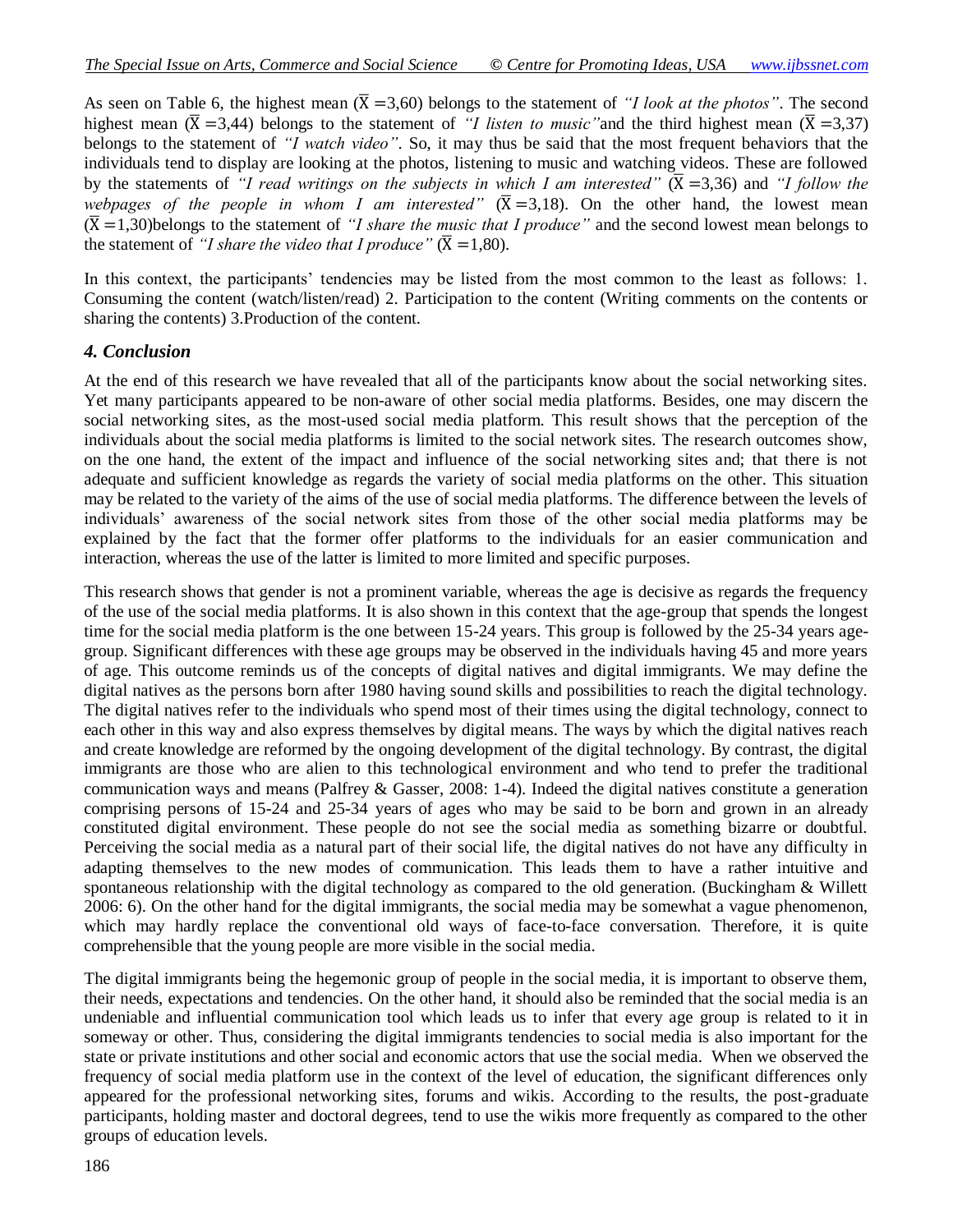This may be explained by referring to Wikipedia-the most commonly known example of wikis- which offers an online encyclopedia. Thus the participants in the group of high-level education showed a tendency to use the wikis which have a rather, informative and educative function. Symmetrically, the group of lowest-level education(i.e. primary school graduates) showed the tendency to the least use of professional network sites, as compared to the other participants. Regarding the frequency of using the forums, we may observe a significant difference between the post-graduate and primary school graduates. Here, the frequency to use the forums increases as the level of education becomes higher. To conclude the use of these three platforms; professional network sites, forums and wikis increases in parallel to the level of education. However, such a significant difference does not appear in other social media categories. This leads us to assume that education level does not have an impact on the frequency of the social media use in general.

When we look at the result of the behaviors of social media use, it may be said that the most common behaviors that the individuals tend to display are the ones that related with the consumption behavior. This is followed by participation and production behaviors.

Shao (2009:8-19) states that individuals can take part in social media in three main ways as "consumer", "participant" or "producer". The behaviors such as watching/reading/viewing contents are considered as "consume"; the behaviors which provide interaction with contents and other users such as writing comments, sharing or rating contents are considered as "participation" and the behaviors such as creating and broadcasting text/audio/video contents are considered as "produce". Shao states that, these three different behaviors are connected and support each other.

At this point, one may ask the question as "to what extent an individual/actor's online pattern of behavior -who writes his/her thoughts with a less timid attitude, shares photos, music, text etc., gradually spends more time to read others' writings and response the others, in other words who socialize online in a more protected and anonymous environment- is consistent to his/her offline pattern of behavior?" Will online experiences affect offline experiences in a positive way in terms of active content producing and socializing? In this manner, for the future researches examining social media usage behaviors in terms of "consumption of the contents" "participation to the contents" and "production of the contents" in more detail, put forth the relationships between demographics and these behaviors and explore the underlying motivations for each pattern of behavior may contribute to the field.

#### *References*

- Anderson, P. (2007). What is web 2.0? Ideas, technologies and implications for education.*JISC Technology and Standards Watch,Feb,* 1-64.
- Barnes, N. (2007). Using podcasts to promote government documents collections.*Library Hi Tech,25*(2), 220-230.
- Bell, A. (2009). *Exploring web 2.0: second generation interactive tools -blogs, podcasts, wikis, networking, virtual worlds, and more.*Georgetown: Katy Crossing Press.
- Bickart, B. &Schindler, R.M. (2001).Internet forums as influential sources of consumer information.*Journal of Interactive Marketing,15*(3), 31-40.
- Boulos, M.N.K. &Wheeler, S. (2007). The emerging web 2.0 social software: an enabling suite of sociable technologies in health and health care education.*Health Information and Libraries Journal,24*(1), 2–23.
- Buckingham, D. & Willett, R. (2006).*Digital generations: children, young people and new media.* Mahwah, N.J.: L. Erlbaum Associates.
- Consantinides, E. (2009). *Social media/Web 2.0 as marketing parameter: an introduction.*Paper presented at the 8th International Congress Marketing Trends, France: Paris. Retrieved from:
- <http://www.marketing-trends-congress.com/content/social-media-web-20-marketing-parameter-introduction> (10.02.2012)
- Constantinides, E. & Fountain, S. J. (2008).Web 2.0: conceptual foundations and marketing issues.*Journal of Direct, Data and Digital Marketing Practice, 9*(3), 231-244.
- Cormode, G. &Krishnamuthy, B. (2008).Key differences between Web 1.0 and Web 2.0.*First Monday,13*(6), 1- 30. Retrieved from:

<http://firstmonday.org/htbin/cgiwrap/bin/ojs/index.php/fm/rt/printerFriendly/2125/1972> (08.03.2011).